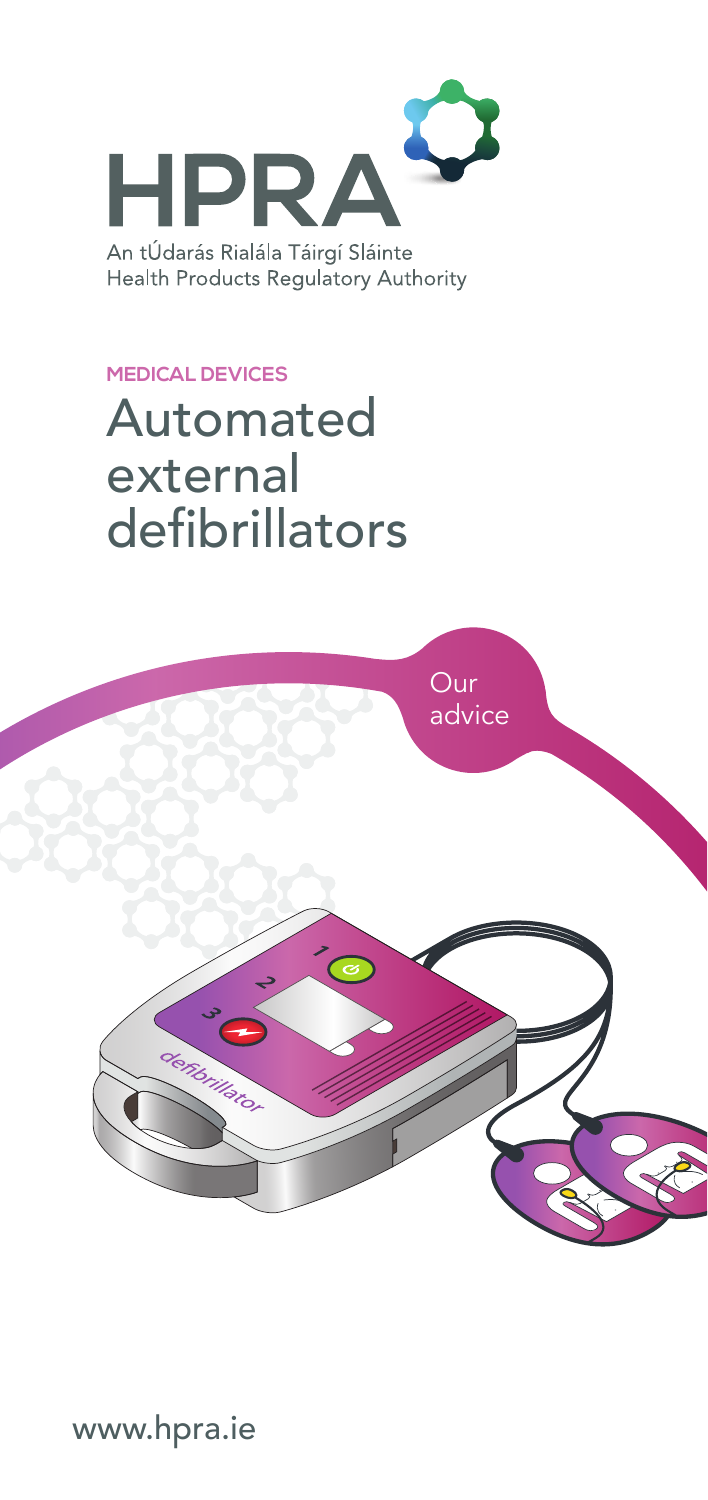#### **MEDICAL DEVICES**

# Automated external defibrillators

**An automated external defibrillator (AED) is a medical device that analyses a person's heart rhythm and, when needed, delivers a shock to sudden cardiac arrest (SCA) victims who are in a shockable heart rhythm.**

A defibrillator can play a potentially lifesaving role. Used correctly, it can improve a person's survival chances following SCA. Therefore, defibrillators need to be accessible and in good working order at all times in the event that they are needed for an emergency situation.

Traditionally AEDs have been operated by trained healthcare professionals such as GPs as well as those working in the ambulance and fire brigade services. As awareness of their benefits has grown, they are now widely used in community locations, such as sports facilities and shopping centres and often operated by members of the public.

The Health Products Regulatory Authority (HPRA) has published this leaflet to provide advice on selecting and purchasing an AED for use in a community setting. It also provides recommendations for maintaining the device after it has been purchased.

Where used in this leaflet, the term 'defibrillator' is specifically referring to the AED family of defibrillators and does not refer to other types of defibrillators such as implantable cardiac defibrillators.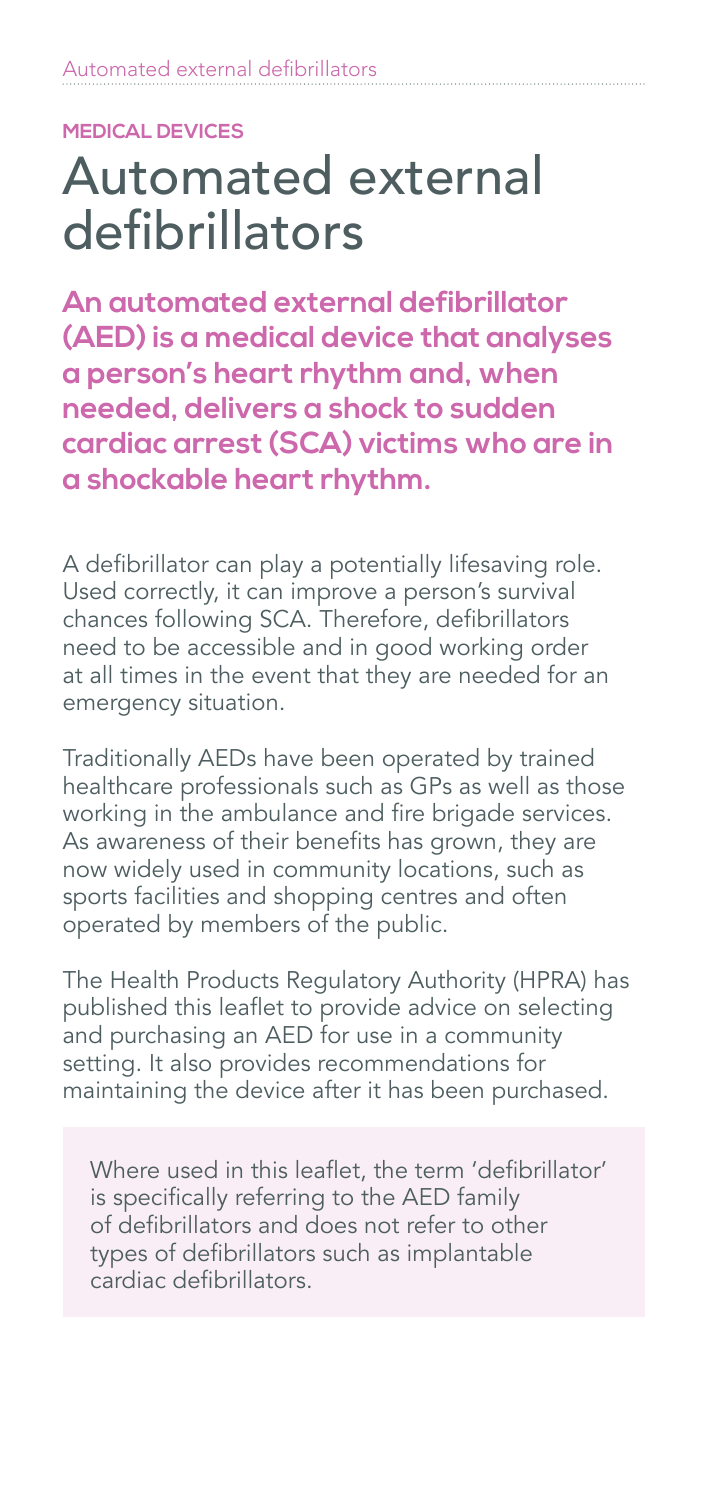## **Before you purchase a defibrillator**

### **What to look for**

- All medical devices must BY LAW display a CE mark. If a defibrillator has a CE mark then you can be assured that it should, when used and stored properly, work as intended and be safe.
- Accessories such as pads, used with a defibrillator to assess the patient and deliver therapy, are also medical devices. If supplied separately they must also bear the CE mark.
- Purchase your defibrillator from a trusted supplier who can provide the relevant support and traceability.



### **Storing the defibrillator**

- Where you keep your defibrillator is critical to its performance. Inappropriate storage conditions can result in the defibrillator being unusable when needed and/or long term damage to the defibrillator and its accessories.
- Defibrillators and their accessories (such as pads, electrodes and battery) can be badly affected by the weather and other environmental conditions.
- The manufacturers of defibrillators and its accessories have confirmed that their products will perform under certain conditions. It is essential that you are aware of these conditions when deciding where to store the defibrillator.
- Check the manual of the defibrillator and its accessories to identify the conditions that can affect its performance, such as:
	- Storage temperature;
	- Exposure to moisture and damp (environmental humidity).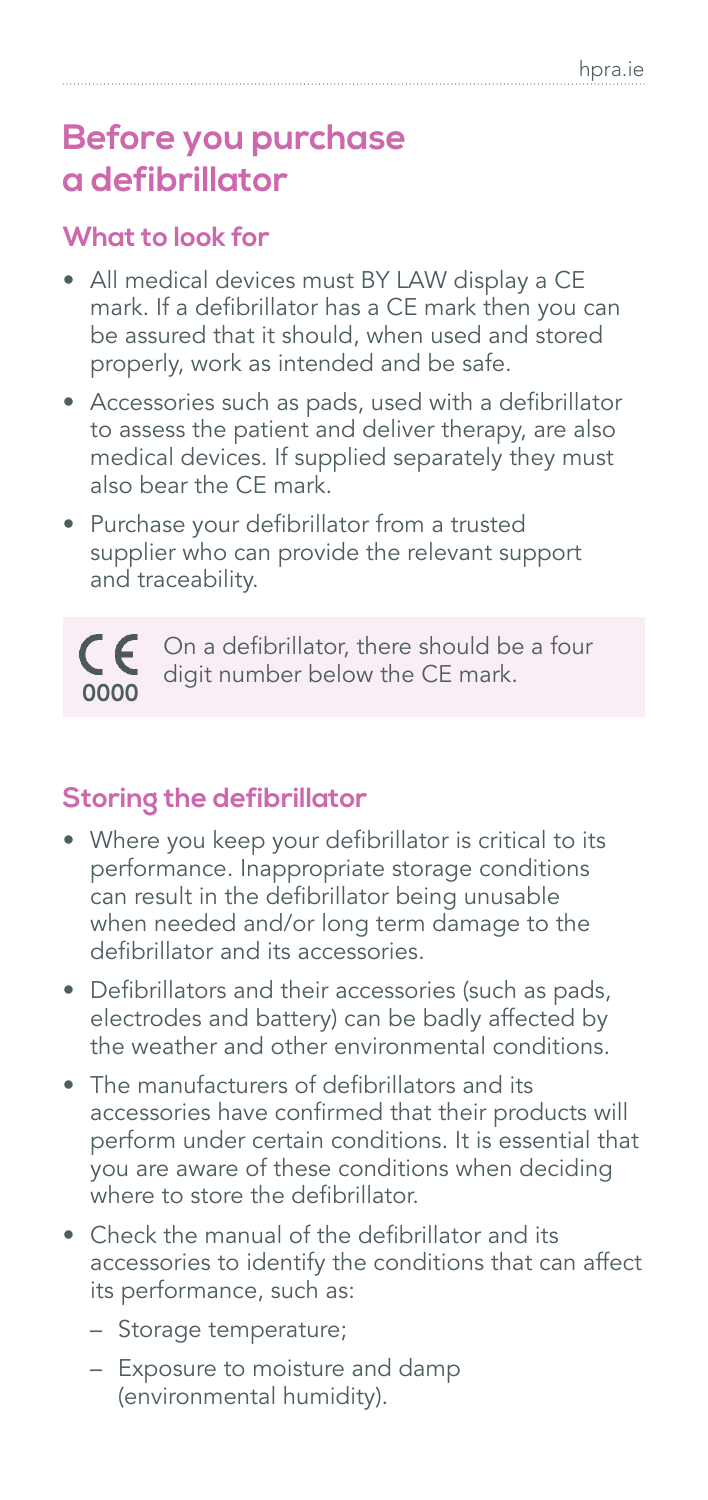- Check the area where the defibrillator will be stored and ensure it is suitable. You should consider:
	- Is the location heated? For example, although indoors, an entrance hall may not have a radiator.
	- Will the room be heated when not in use? For example, a sports hall that is only used on certain days.
	- Does the temperature or humidity level in the room vary significantly depending on the time of year?
	- Does the storage location ensure that the defibrillator is accessible?
- If the defibrillator is stored in an outdoor area where the temperature or humidity levels will fluctuate then it should be housed in a suitable cabinet or container. The cabinet should not just provide protection from rain but should also ensure it can be stored within the manufacturer's recommended conditions.
- Periodically confirm that the environmental conditions where the AED is located are within the manufacturer's recommendations e.g., measuring the temperature with a thermometer during colder periods is advisable.

### **Complete the training**

- All users of defibrillators should complete a recognised training course where possible.
- It is important to ensure that the training provided is relevant to the defibrillator model that is used at your facility.
- Ensure that the names of trained users and their contact details are displayed near the defibrillator and that all staff, facility members and users are aware of those who can use the device.

## **After you purchase a defibrillator**

### **Regular servicing and maintenance is crucial**

• The user manual supplied with the defibrillator provides important information from the manufacturer about its use and maintenance.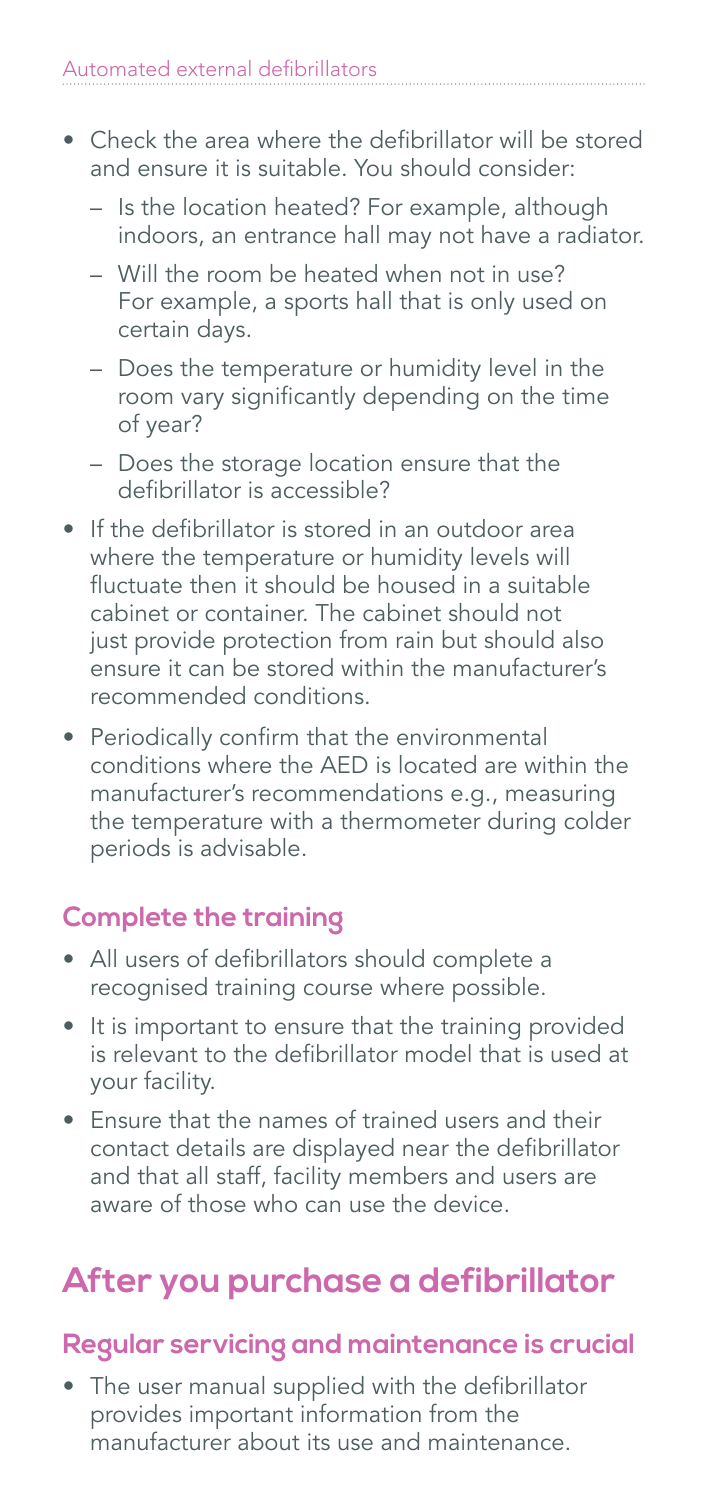- A defibrillator, like all medical equipment, must be used and maintained in accordance with the guidance given by the manufacturer.
- A copy of the manual should be stored with the defibrillator and be accessible AT ALL TIMES.
- Make sure you understand all of the information contained in the manual and any servicing or maintenance required. If in doubt, contact the manufacturer or their local distributor.
- A maintenance plan and schedule should be put in place. It is very important that someone familiar with the operation and storage of the defibrillator is given the task of keeping the plan up-to-date.
- The maintenance plan must also consider all accessories (pads, battery pack, electrodes, etc.) used with the defibrillator. The plan should also identify the different conditions of use that apply to the accessories, such as their shelf life or whether they are single use only.
- The maintenance schedule should detail the intervals at which checks should be completed on the device and its accessories as outlined in the manufacturer's instructions and also giving consideration to the environment of use. A record should be kept of the regular maintenance checks completed as part of the schedule.
- Ensure that all accessories are compatible with the defibrillator model.

### **Keep the defibrillator updated**

- To make sure that all necessary maintenance, updates or changes can be carried out on your defibrillator, for example, it may require new software, it is important that it can be easily accessed at all times. You should therefore :
	- Complete and return all registration forms provided with the defibrillator;
	- Inform the manufacturer or local distributor of the location of the defibrillator as well as the address and the relevant contact details should they need to access it;
	- Keep these contact details up-to-date if the defibrillator is moved to a different premises or address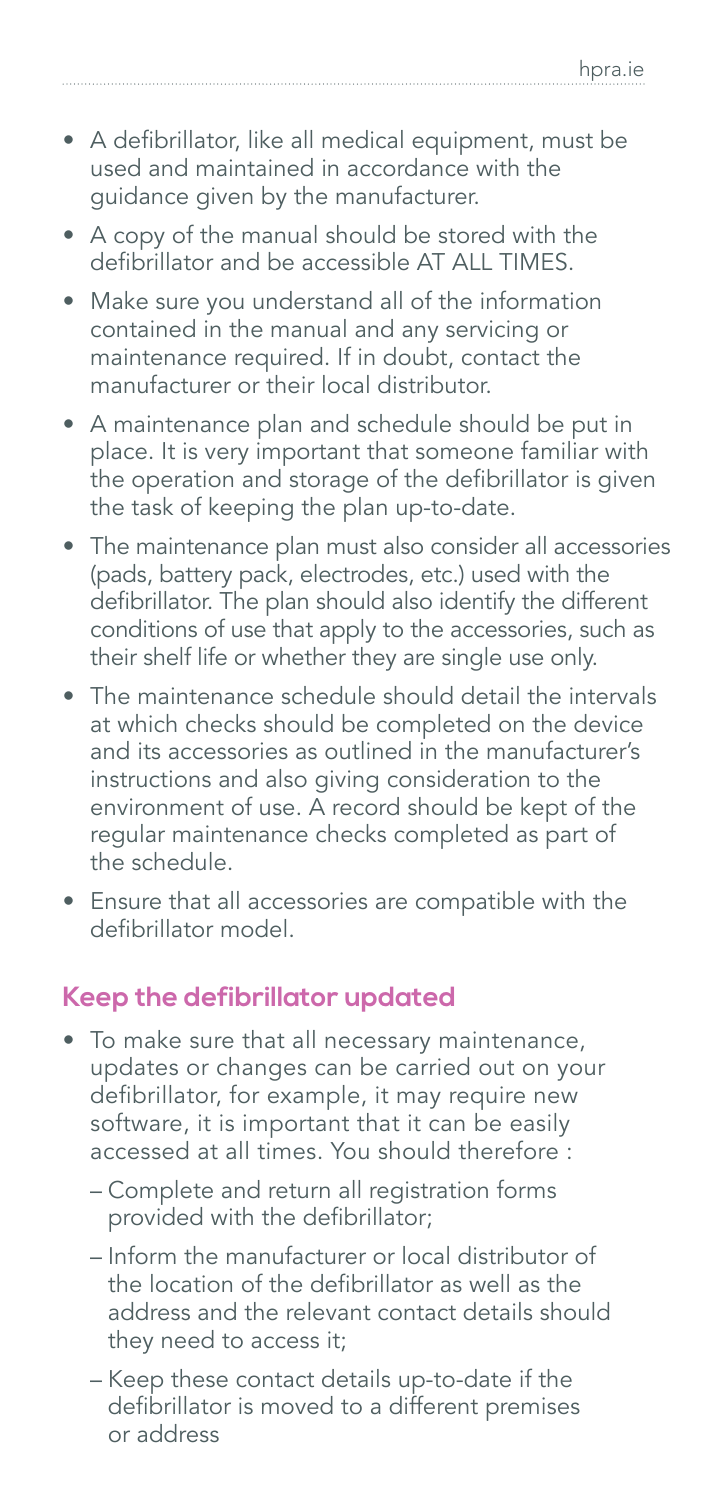### **When you start to use a defibrillator**

### **Check the status**

- Your defibrillator has a status indicator that shows its current status. This is usually a light on the defibrillator and there may also be a voice prompt.
- Ensure you are familiar with this status indicator.
- The maintenance schedule for your defibrillator should include a log to record when the status of the defibrillator is checked. Ensure that each status check of the defibrillator is recorded in the log.
- Turning your defibrillator on and off repeatedly to confirm it is operating can run down its battery.

### **Periodic self tests**

- A defibrillator performs self tests at regular intervals to verify it is ready for use. Some of the tests are automatic and do not require any action from the user, while some tests must be performed by the user to confirm the defibrillator is working properly.
- Make sure you have a clear understanding of the service tests performed by your defibrillator:
	- What is being tested?
	- How often are the tests carried out?
	- Are the tests automatic or do you need to do anything?
	- If your defibrillator indicates it has failed a test during maintenance CHECK THE USER MANUAL IMMEDIATELY and take the appropriate steps to identify the cause of the failure. Contact your local distributor or the manufacturer as soon as possible.

### **Effects of external factors**

- The performance of your defibrillator can be affected by other external factors including electromagnetic interference.
- Known conditions that affect defibrillator performance should be detailed in the manual.
- Ensure the defibrillator is used away from any identified sources of interference.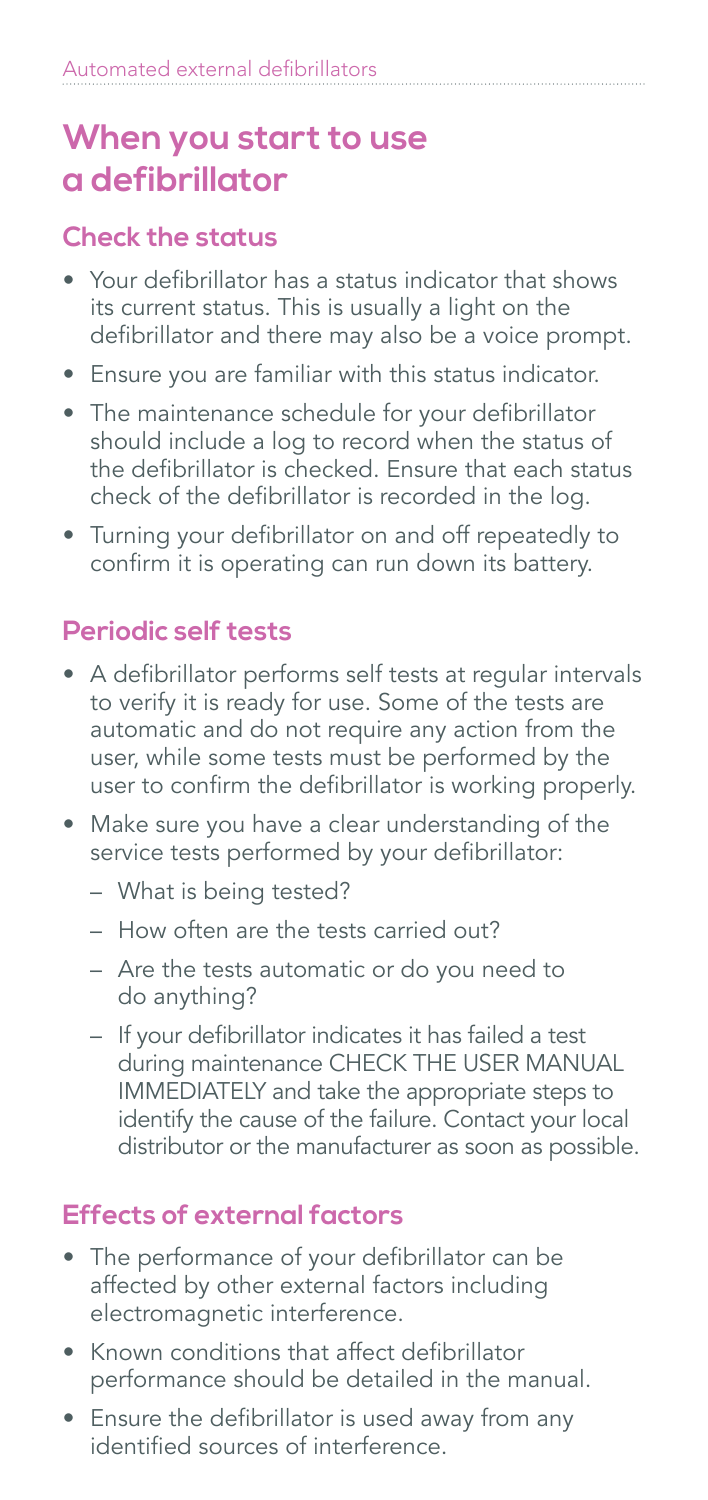## **Other Useful Information**

This leaflet highlights some of the important issues that should be considered when purchasing, storing and maintaining an AED. It is not intended to be a guide on how to use a defibrillator nor does it replace or reduce the importance of your defibrillator manual and training. The following sources of information may also be of interest:

- Irish Heart Foundation https://irishheart.ie
- National Ambulance Service http://www.nationalambulanceservice.ie/
- Pre-Hospital Emergency Care Council https://www.phecit.ie

Relevant training courses may be found through the websites listed above.

### **How to report an incident to the HPRA**

If your defibrillator poses a risk to the health and safety of the patient, please report the problem to the manufacturer and to the HPRA. You should report any unexpected problem or malfunction that may affect the patient's health or cause or contribute to an injury. For example, failure of the status indicator on the device to alert you that the device is not operating when in use.

You can report incidents to the HPRA by filling in our online user report form on www.hpra.ie. If you would prefer to fill out a printed copy of the form, you can download it from our website or request a copy by phone or email.